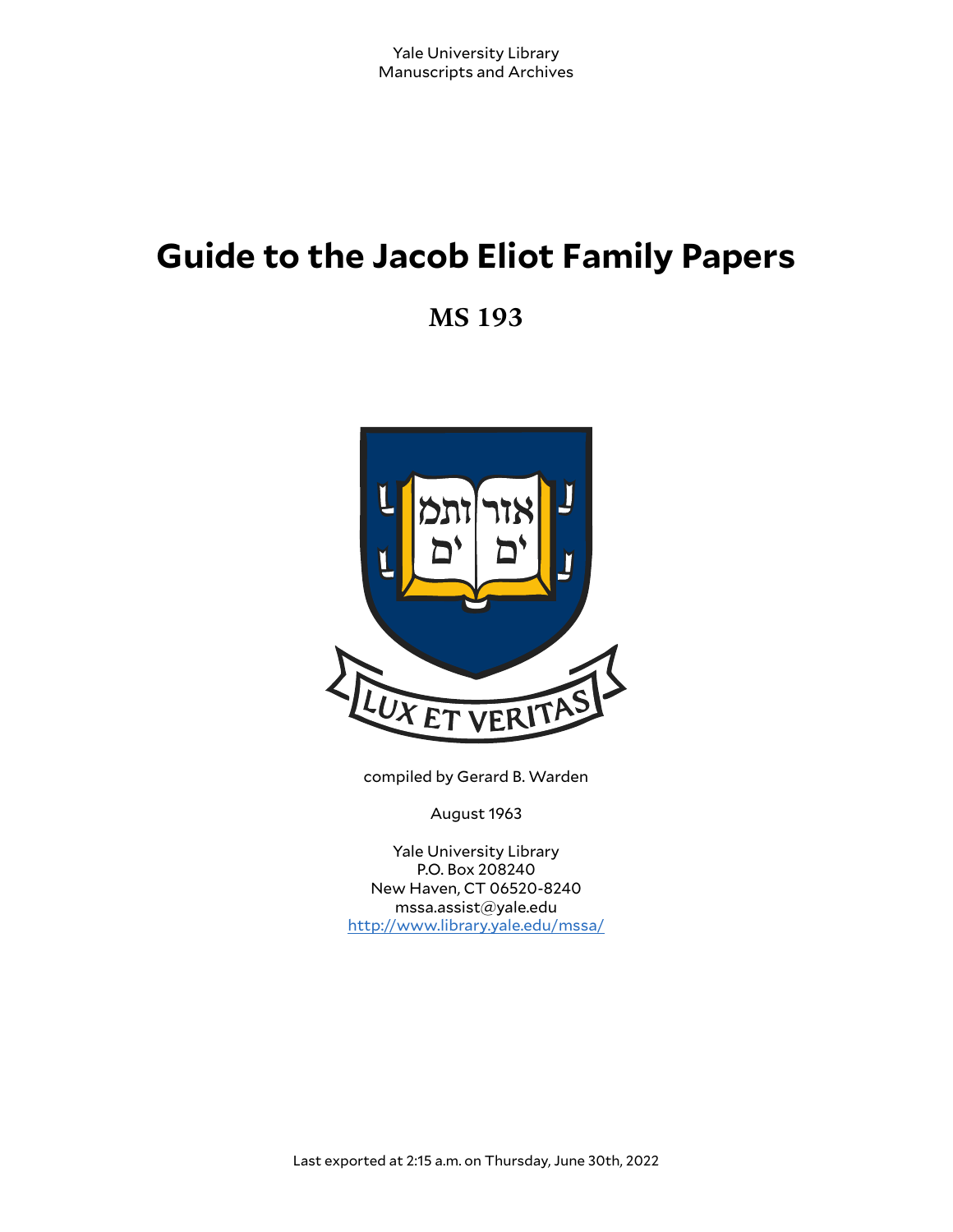# **Table of Contents**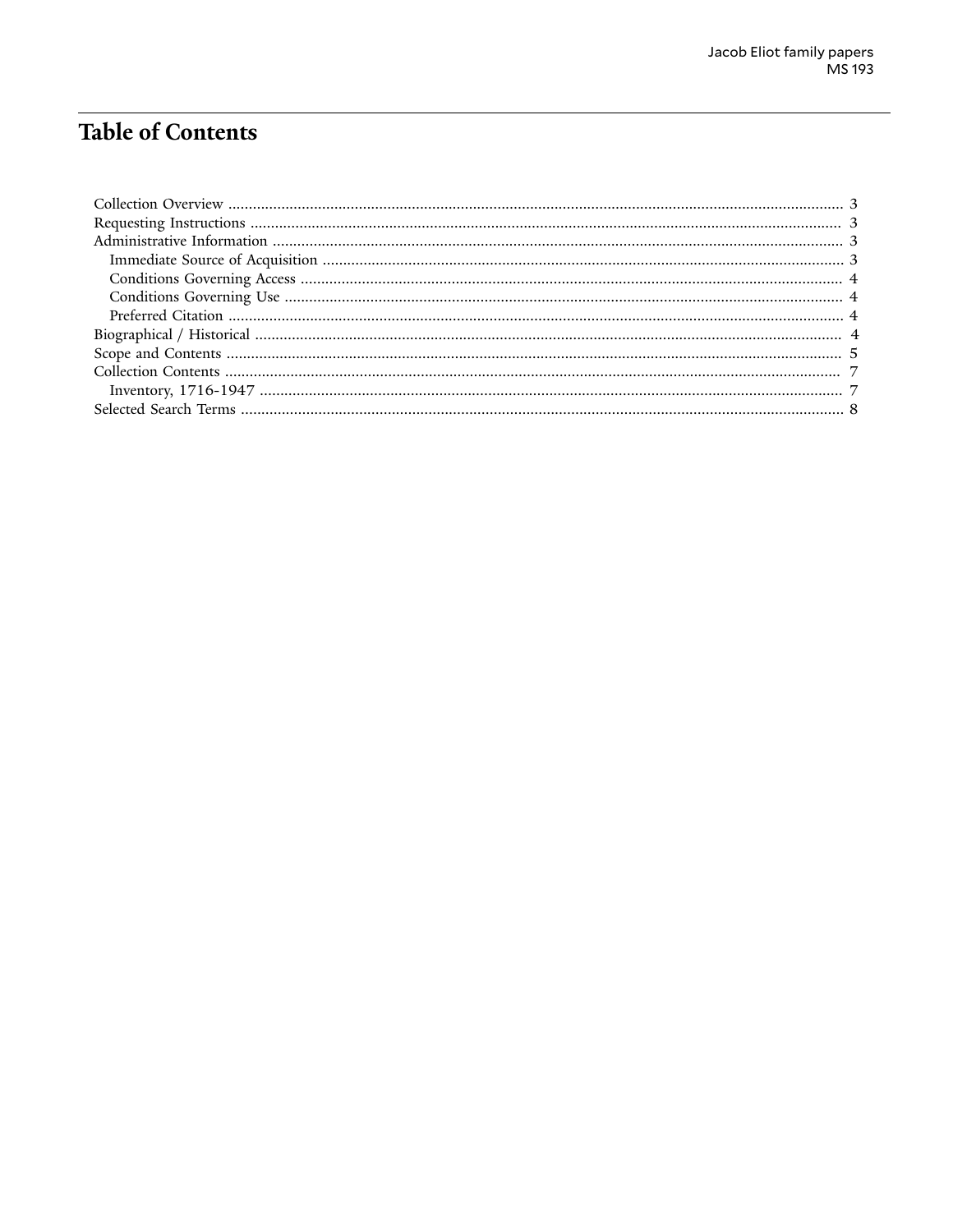#### <span id="page-2-0"></span>**Collection Overview**

| <b>REPOSITORY:</b> Manuscripts and Archives |
|---------------------------------------------|
| <b>Yale University Library</b>              |
| P.O. Box 208240                             |
| New Haven, CT 06520-8240                    |
| mssa.assist@yale.edu                        |
| http://www.library.yale.edu/mssa/           |

**CALL NUMBER:** MS 193

**CREATOR:** Eliot, Jacob, 1700-1766

**TITLE:** Jacob Eliot family papers

**DATES:** 1716-1945

- **PHYSICAL DESCRIPTION:** 1 linear foot (3 boxes)
	- **LANGUAGE:** English
	- **SUMMARY:** Diaries of Jacob Eliot with marginal notes relating to people in Boston, Massachusetts, and Lebanon, Connecticut, 18th century preachers, books, sermons, a meeting of the General Association of Connecticut, the Great Awakening, and the Trumbull and Williams families. Includes papers of Ellsworth Eliot (1864-1945), physician, of New York City, with material he collected in writing books; letters from Fitz Greene Halleck, S. F. B. Morse, Robert Sherman, and Eli Whitney; and legal documents relating to Nathan and Sarah Camp.

**ONLINE FINDING AID:** To cite or bookmark this finding aid, please use the following link: [https://](https://hdl.handle.net/10079/fa/mssa.ms.0193) [hdl.handle.net/10079/fa/mssa.ms.0193](https://hdl.handle.net/10079/fa/mssa.ms.0193)

#### <span id="page-2-1"></span>**Requesting Instructions**

To request items from this collection for use in the Manuscripts and Archives reading room, please use the request links in the HTML version of this finding aid, available at [https://hdl.handle.net/10079/fa/](https://hdl.handle.net/10079/fa/mssa.ms.0193) [mssa.ms.0193](https://hdl.handle.net/10079/fa/mssa.ms.0193).

To order reproductions from this collection, please go to [http://www.library.yale.edu/mssa/](http://www.library.yale.edu/mssa/ifr_copy_order.html) [ifr\\_copy\\_order.html.](http://www.library.yale.edu/mssa/ifr_copy_order.html) The information you will need to submit an order includes: the collection call number, collection title, series or accession number, box number, and folder number or name.

Key to the container abbreviations used in the PDF finding aid:

b. box

#### <span id="page-2-2"></span>**Administrative Information**

## <span id="page-2-3"></span>**Immediate Source of Acquisition**

Gift of Dr. Ellsworth Eliot and William Inglis Morse in 1942.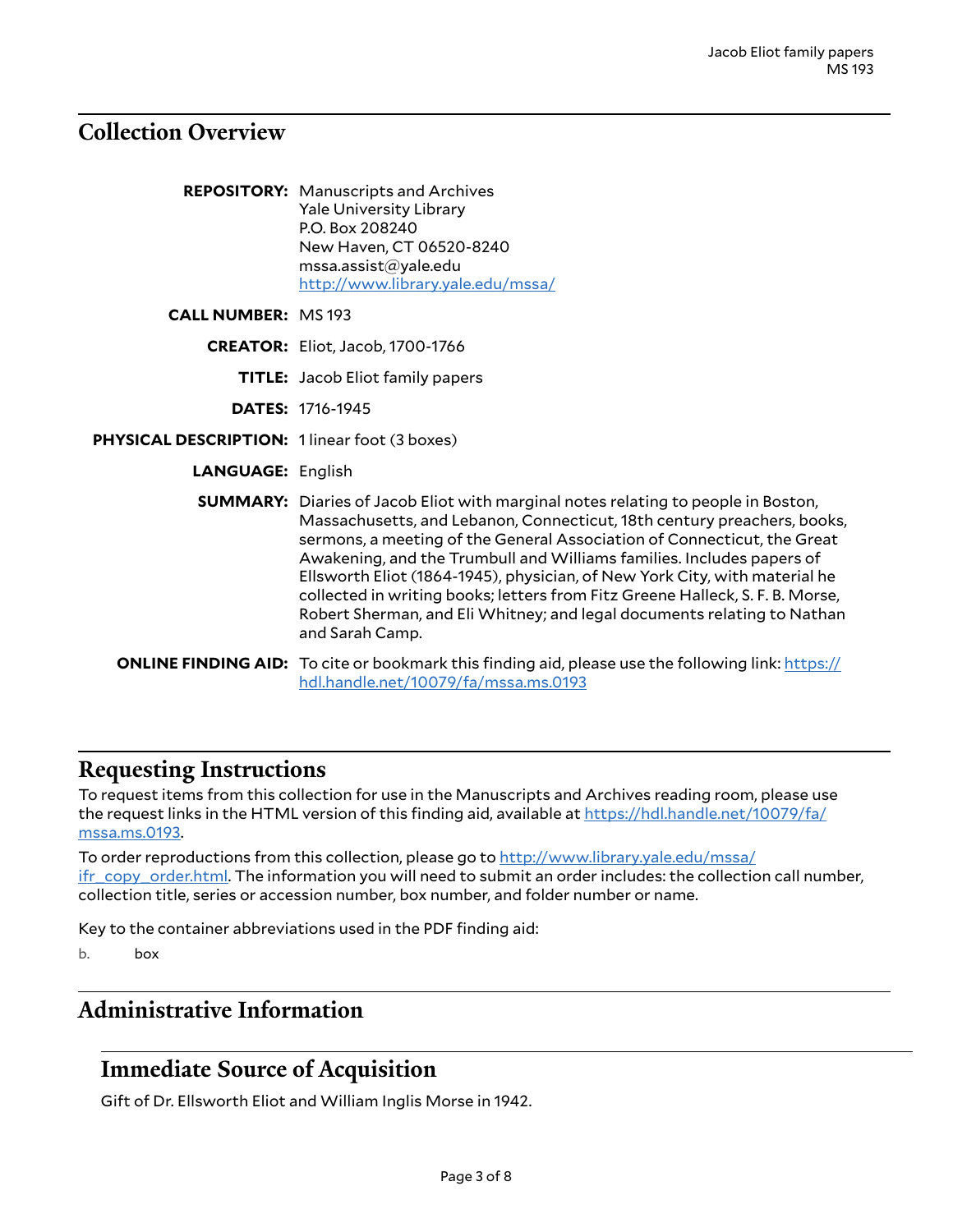## <span id="page-3-0"></span>**Conditions Governing Access**

The materials are open for research.

## <span id="page-3-1"></span>**Conditions Governing Use**

Copyright status for collection materials is unknown, though much of the material in this collection is likely in the public domain. Transmission or reproduction of materials protected by U.S. Copyright Law (Title 17, U.S.C.) beyond that allowed by fair use requires the written permission of the copyright owners. Works not in the public domain cannot be commercially exploited without permission of the copyright owners. Responsibility for any use rests exclusively with the user.

## <span id="page-3-2"></span>**Preferred Citation**

Jacob Eliot Family Papers (MS 193). Manuscripts and Archives, Yale University Library.

## <span id="page-3-3"></span>**Biographical / Historical**

ELLSWORTH ELIOT, JR. B.A. 1884

Born June 6, 1864, in New York City. Died November 2, 1945, in New York City.

Father, Ellsworth Eliot (B.A. 1849, M.A. 1852; M.D. Columbia 1852), a physician in New York City; son of Wyllys and Lucy (Camp) Elliot of North Guilford, Conn.

Mother, Anna (Stone) Eliot; daughter of Joshua and Ruth Shaw (Sumner) Stone of Boston. Yale relatives include: Jared Eliot (B.A. 1706) (great-great-great-uncle); Harvey Elliot (B.A. 1805) (great-uncle).

Dr. Calliser's School, New York City. Dissertation appointment junior year; first dispute appointment Senior year; member Delta Kappa.

Attended College of Physicians and Surgeons, Columbia University, 1884-1887 (M.D. 1887); on surgical staff New York Hospital 1887-1889; studied in Vienna and Berlin 1889-1890; surgeon in New York City 1890-1945; lecturer in clinical surgery College of Physicians and Surgeons and gave course called "Eliot's Quiz" to medical students 1890-1913; visiting surgeon Presbyterian, Gouveneur, Lawrence, Bronxville, and White Plains hospitals, and Northeastern Dispensary, New York City, 1896-1936; surgical director Knickerbocker Hospital 1930-1936; attended Medical Officers Training Camp, Fort Riley and Camp Crane, 1917-1918; commissioned Major April 7, 1917; went overseas August 15, 1918; surgical director Evacuation Hospital No. 11, American Expeditionary Forces, in Château-Thierry, St. Mihicl, and Argonne-Meuse campaigns; consulting surgeon Tours and Orleans section; returned to the United States January 23, and discharged January 25, 1919; author: *Yale in the Civil War* (1932), *Letters and Palters of Ezra Stiles* (1933), *Theodore Winthrop* (1938), *West Point in the Confederacy* (1941), and *The Patriotism of Joseph Reed* (1943); contributed many articles on surgery to medical journals; chairman surgical section New York Academy of Medicine 1909-1910; president New York Surgical Society 1909-1911 and American Surgical Association 1928; member Century Association, The Pilgrims, Grolier Club, and New York Genealogical and Biographical, and Historical societies.

Married June 15, 1904, in New York City, Lucy Carter, daughter of George Harrison and Lucy Carter (Wickham) Byrd. Children: Evelyn Byrd (B.A. Vassar 1928), the wife of Dexter Clarkson Hawkins (B.A. Harvard 1920; LL.B. Columbia 1922); and Lucy Carter (B.A. Vassar 1935).

Death due to lymphosarcoma. Buried in Alder Brook Cemetery, Guilford, Conn, Survived by wife, daughters, and there grandchildren.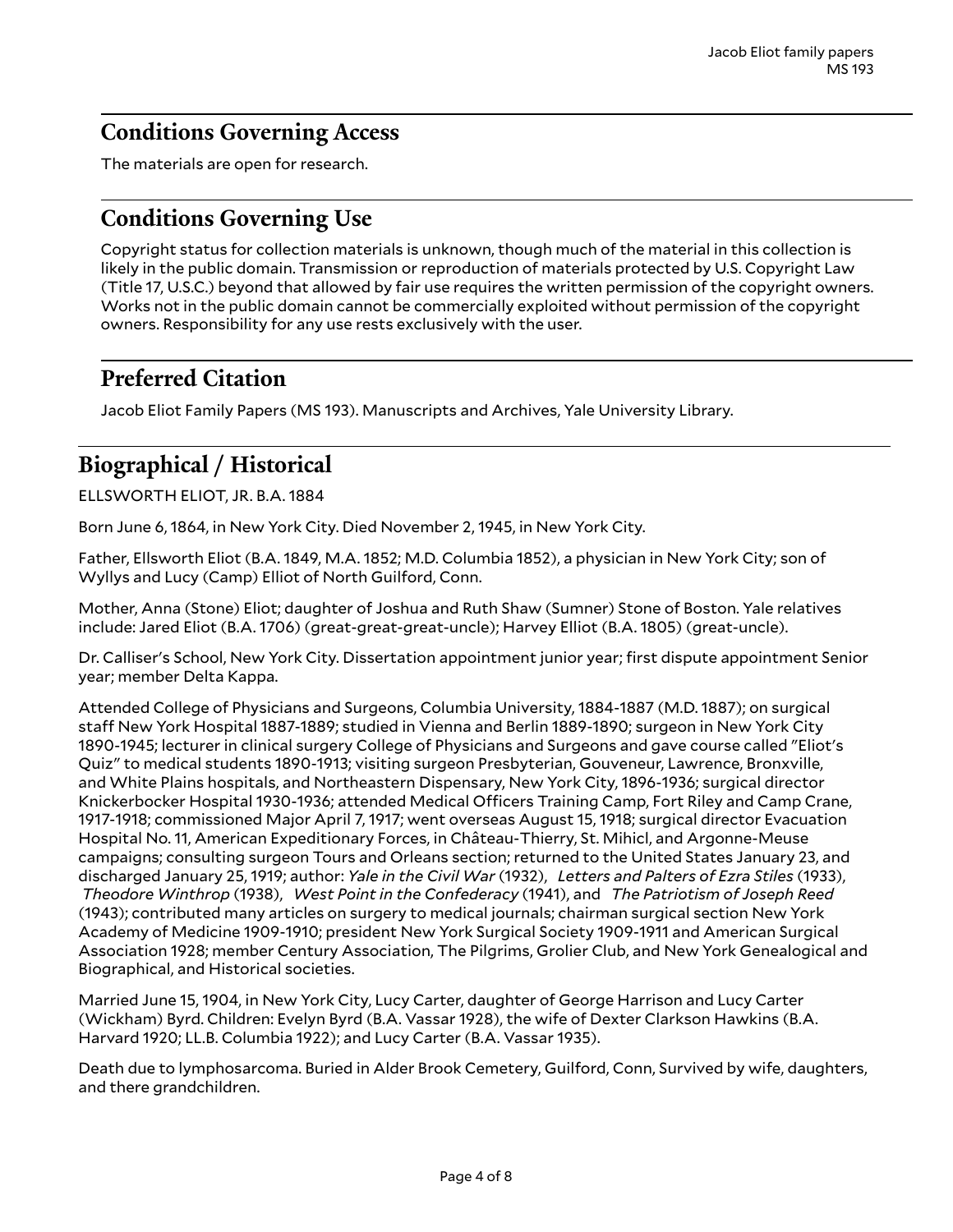Dr. Eliot presented to the University Library many books and other gifts, especially manuscripts of importance in the history of Yale and the United States. In 1927 he established in memory of his father the Ellsworth Eliot fund for research and publication.

## <span id="page-4-0"></span>**Scope and Contents**

This collection contains a wealth of information about the Eliot Family of Lebanon, Guilford, and New Haven, Connecticut. The members of the family trace their lineage back to John Eliot, "the Apostle to the Indians". The descendants of John Eliot refer to themselves as the "South End Eliots" to distinguish them from the "North End Eliots" associated with Harvard College and science in the nineteenth century. The chief figure in this collection is the Reverend Jacob Eliot, 1700-1766, Harvard College, class of 1720, and after 1730 the minister of the Third or Goshen Society of Lehanon, Connecticut. Eliot distinguished himself as an "Old Light" during the Great Awakening.

The second major figure in this collection is the second Doctor Ellsworth Eliot, 1864-1945, Yale College, class of 1884, who practiced medicine in New York City. Aside from his medical duties he was the author of *The Patriotism of Joseph Reed, West Point in the Confederacy*, and *Yale in the Civil War.*Part of this collection is material Dr. Eliot collected for these works.

Also represented are many brothers named Eliot during the nineteenth century, the sons of the Reverend Jacob Eliot II, 1734-1785, also of Lebanon, Connecticut.

There are also some letters from Roger Sherman, S.F.B. Morse, Eli Whitney, and Fitz Greene Halleck to various people, as well as a number of legal documents relating to Nathan and Sarah Camp, who probably were Dr. Ellsworth Eliot's parents-in-law and the parents of Walter Camp, the Yale football coach.

The first box in the collection contains the correspondence of the people mentioned above from 1700 to 1870. It is followed by various by legal papers relating to the estate of Jacob Eliot I his wife, and his son, 1734-1814. The legal papers relating to Nathan and Sarah Camp follow, filling the years, 1870-1885, and the last items in the box are papers collected by Dr. Ellsworth Eliot, including photographs of Jacob Eliot's Diary and congratulatory letters Dr. Eliot received from the people to whom he had sent complimentary copies of *The Patriotism of Joseph Reed*.

Also in box one is a scrap book kept by Whitney Elliott, 1823-1909, from 1875 to 1882. The book contains genalogical notes on the Eliot family especially in relation to the gathering in 1875 of the descendants of "Apostle" John Eliot at Guilford, Connecticut. The items are mainly newspaper clippings and poems.

Box 2 contains three bound books. The earliest two comprise the diary of the Reverend Jacob Eliot written in almanacs for the years 1716, 1721, 1723, 1724, 1726, 1737, 1741, 1742 and in the second volume 1745, 1746, 1747, 1749, 1752, 1754, 1757, and 1764. The daily entries are weather reports, but at the bottom of the pages and in the margins are notices of people in Boston and Lebanon, most every preacher of note in the eighteenth century, as well as information on books, sermons, and meetings of the General Association of Ministers in Connecticut. A great many notes refer to the Trumbull and Williams families. The most interesting entries concern the Great Awakening, the excesses of which Eliot strongly opposed. The most important entries have already been published in the *Historical Magazine of America*, 2d Series, volume V, 1891, pages 33-35.

Also in this second box is account book kept by Jacob Eliot I from 1754 to 1766 and continued by his son from 1768 to 1783. Besides financial matters the book contains notes of family marriages, lists of townspeople, and other minor items.

The third box contains a typed manuscript of Dr. Ellsworth Eliot's unpublished book on West Point graduates in the Union Army during the Civil War, a sequel to his *West Point In the Confederacy*, published by Yale in 1943.

Members of the Eliot Family Who Appear in this Collection:

Eliot, Abigail Ward, 1803-1838 Eliot, Alexander McGilvrae, 1802-1861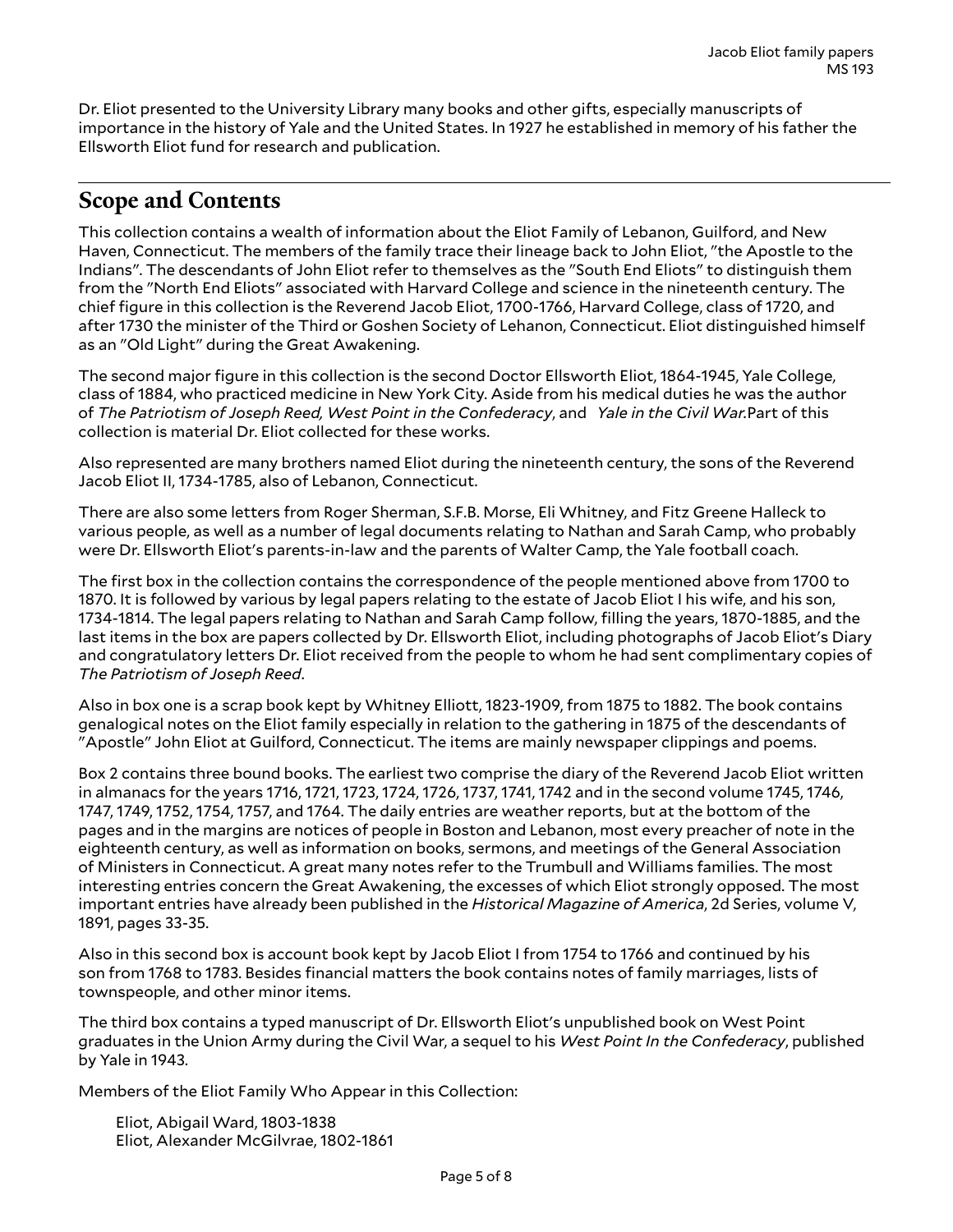Eliot, Dr. Ellsworth. I, Yale 1849, Corn. Vanderbilt's doctor Eliot, Dr. Ellsworth II, Yale 1884, 1864-1945 Eliot, Frederick Tyler, a brother of John H. Eliot Eliot, Gustavus Rose, 1822-1869, a cousin of Alexander M. Eliot Eliot, Henry, 1782-1864 Eliot, Jacob I, 1700-1766 Eliot, Jacob II, 1734-1785 Eliot, Jared Lay, 1805-1811 Eliot, John E., 1811-1880 Eliot, John Harvey, M.D., Yale 1805, 1784-1824 Eliot, Margaret, grand-daughter of Whitney Eliot Eliot, Mary, mother of Fitz Greene and Maria Halleck Eliot, Thomas, 1736-1809 Eliot, Timothy, 1772-1848, Eliot, Whitney, 1823-1909 Eliot, William Horace, Jr., 1824-1852, Yale 1844 Eliot, Wyllys, 1779-1856

Other People of Note in the Eliot Family Collection:

Alexander, William, called Lord Stirling, 1726-1783 Banister, John, 1734-1788, member of Continentell Congress Bartlett, Marietta M., amateur poet Camp, Nathan S [underline] 1884 Camp, Sarah M. [underline] 1877 Clinton, George, 1739-1812, Governor of New York Halleck, Fitz Greene, 1790-1867, poet and satirist Halleck, Maria, sister of F.G.H. Howe, William, 5th Viscount Howe, 1729-1814 Huntington, Samuel, 1731-1796 Morse, Samuel Finley, Breese, 1791-1872, painter and inventor Pettit, Charles, 1736-1806, Revolutionary colonel Reed, Joseph, 1741-1785, patriot Sherman, Roger, 1721-1793, patriot Tallmadge, Benjamin, 1754-1835, Revolutionary general Wadsworth, Decius, 1768-1821 Whitney, Eli, 1765-1825, inventor Williams, Alpheus Starkey, 1810-1878 Williams, Colonel William, 1731-1811, patriot Trumbull, Jonathan, 1710-1785, patriot

This collection contains approximately 200 items in three boxes, including diaries, letters, and legal papers by and about Jacob Eliot, 1700-1766, of Lebanon, Connecticut, and his descendants, spanning the years 1916-1945 and including Revolutionary and Civil War material gathered by Dr. Ellsworth Eliot, 1864-1945.

The gift of Dr. Ellsworth Eliot and William Inglis Morse, 1942-1946.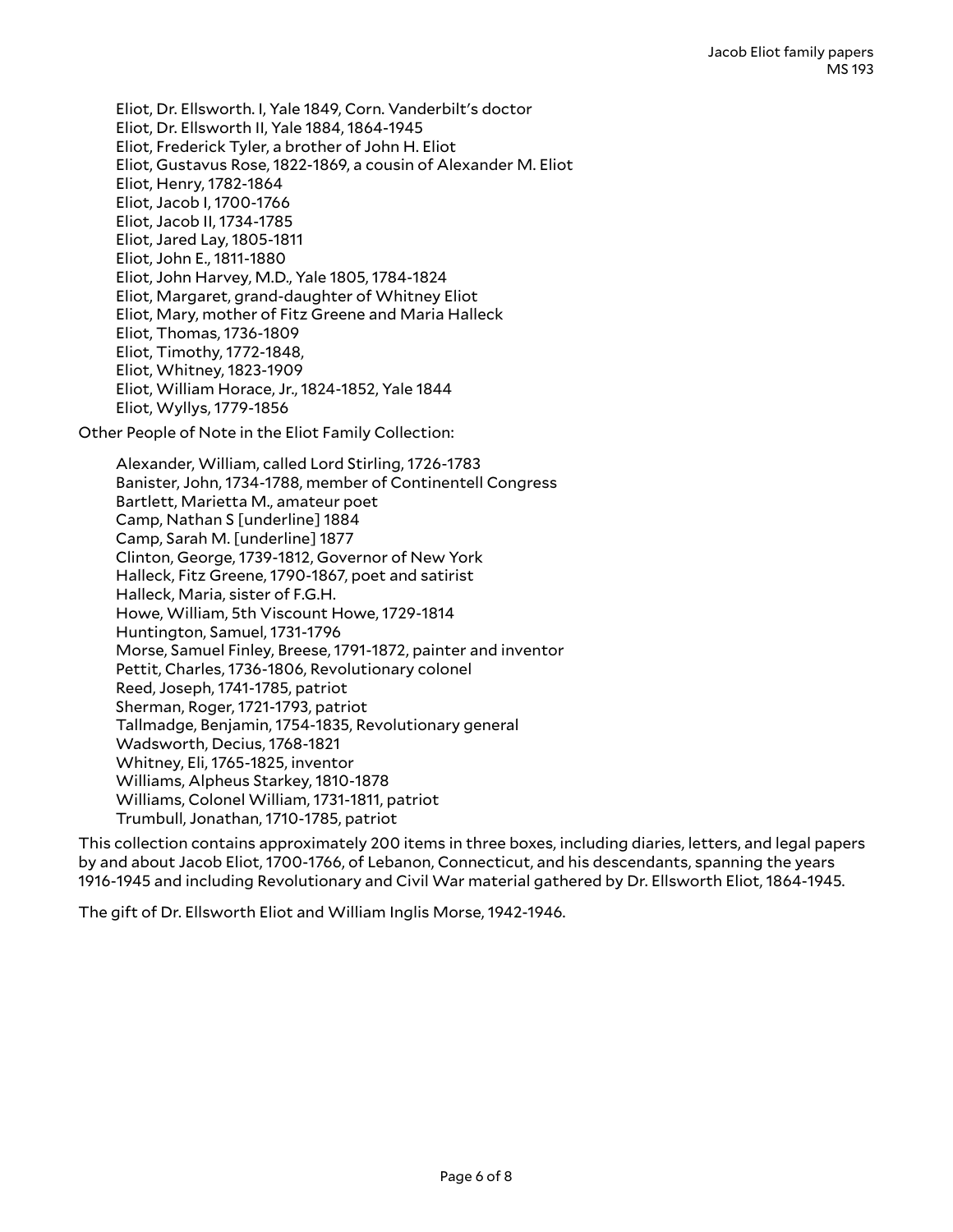# <span id="page-6-1"></span><span id="page-6-0"></span>**Collection Contents Inventory, 1716-1947**

| b.1 | Correspondence                                                    | 1729-1869 |
|-----|-------------------------------------------------------------------|-----------|
| b.1 | Legal papers                                                      | 1733-1814 |
| b.1 | Camp family papers                                                | 1848-1885 |
| b.1 | Later Eliot family papers                                         | 1885-1947 |
| b.1 | Whitney Elliott: genealogical scrapbook                           | 1875-1885 |
|     | Jacob Eliot                                                       |           |
| b.2 | <b>Diaries</b>                                                    | 1716-1764 |
| b.2 | Account book                                                      | 1754-1885 |
| b.3 | Ellsworth Eliot, Jr.: manuscript re: West Point in the Union Army | undated   |